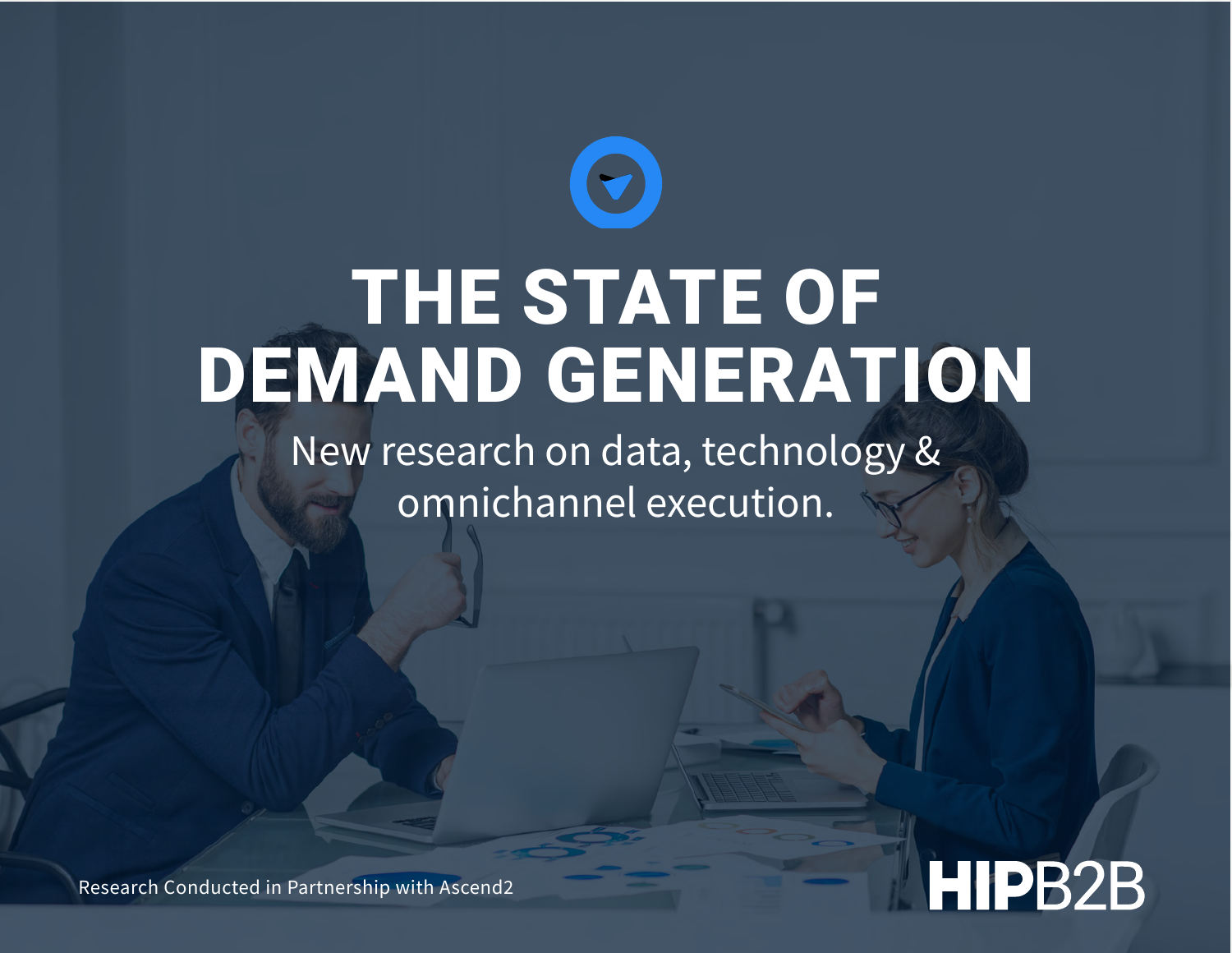### TABLE OF CONTENTS

| Executive Summary & Key Highlights | 3  |
|------------------------------------|----|
| Participants & Methodology         | 4  |
| 1.0 Introduction                   | 5  |
| 2.0 Demand Generation Challenges   | 7  |
| 3.0 The Current Situation          | 10 |
| 4.0 The Power of Omnichannel       | 14 |
| 5.0 Measuring Performance          | 17 |
| 6.0 About the Research Partners    | 19 |

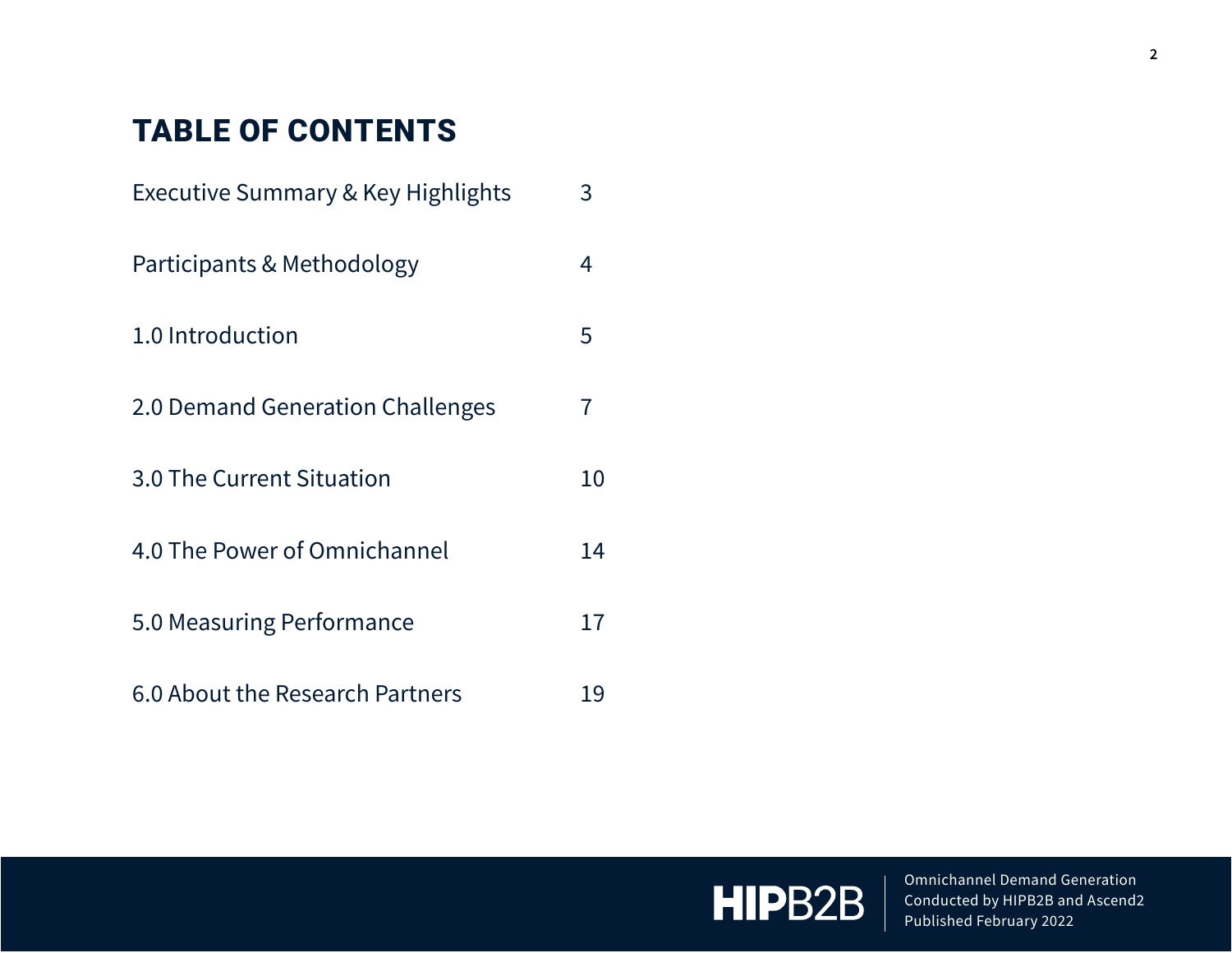### EXECUTIVE SUMMARY KEY HIGHLIGHTS

Omnichannel's promise is to unify data on all of a customer's or prospect's actions in multiple channels and then bring that data to bear in the form of targeted, timely offers for a positive user experience.

Imagine being able to engage a prospect or customer in their first channel of choice and then amplify your message strategically through one or more other channels. What do you believe the business outcomes would be?

The insightful research on the use of omnichannel in marketing and demand which follows is based on both your, and your peers', feedback.

Regarding its conclusions, this one sticks with me most: **Those with the most successful demand generation programs are twice as likely (49% vs 25%) to be utilizing an omnichannel approach.**

As you dive in, remember this important note: While some marketers think of their multichannel marketing initiatives as omnichannel, it's important to distinguish between the two. Multichannel lacks the crosschannel optimization of actions and messages built on omnichannel's integrated data model.

I hope you enjoy the report! Bret Smith

CEO at HIPB2B

- Omnichannel users must be doing something right... 99% of omnichannel users report experiencing moderate to extreme success from their demand generation programs.
- We want MORE. 60% of those surveyed report seeing an increase in the number of leads generated in the past year, but *41% say that the number of leads generated needs to increase by 10% or more in the coming year* in order to achieve goals.
- **• Out with the old and in with the new.**  Marketers reporting the most success are more likely to replace components of their tech stack due to the inability to integrate data compared to those who reported less successful demand generation programs.
- **• It's time to integrate.**Nearly two-thirds of marketing leaders agree that their organization has missed opportunities for revenue due to a lack of data integration.

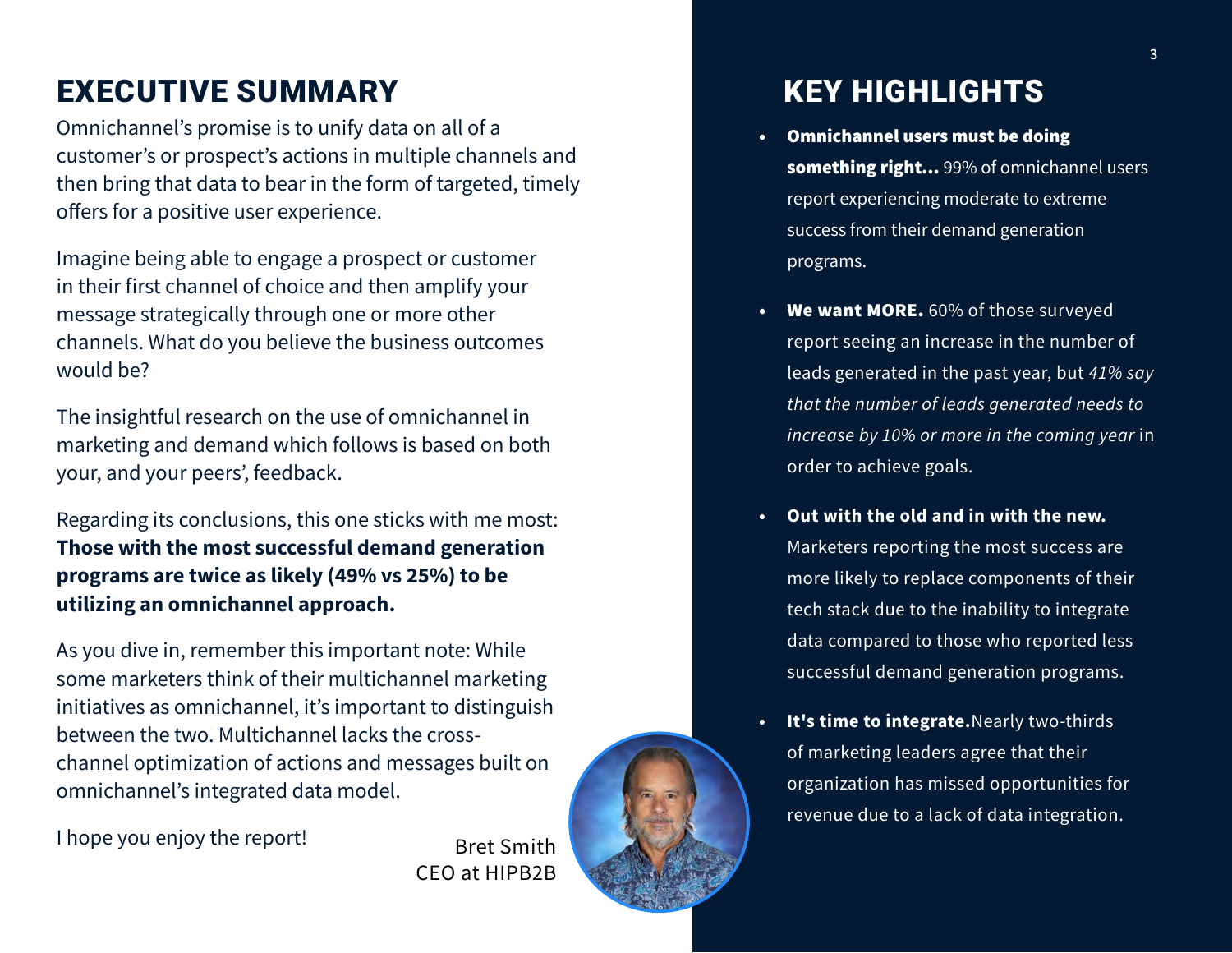### PARTICIPANTS & METHODOLOGY

N = 183 B2B Marketing Professionals

#### Number of Employees

| More than 1000 | 41% |
|----------------|-----|
| 500 to 1000    | 16% |
| 50 to 500      | 43% |

#### Role in company

| Owner / Partner / C-Level           | 25% |
|-------------------------------------|-----|
| Vice President / Director / Manager | 45% |
| Non-Management Professional         | 30% |

#### METHODOLOGY

Ascend2 benchmarks the performance of business strategies, and the tactics and technology that drives them. With a custom online questionnaire, this survey was fielded to a panel of 183 marketing professionals operating in the business-to-business (B2B) space from November 1, 2021 - November 12, 2021.



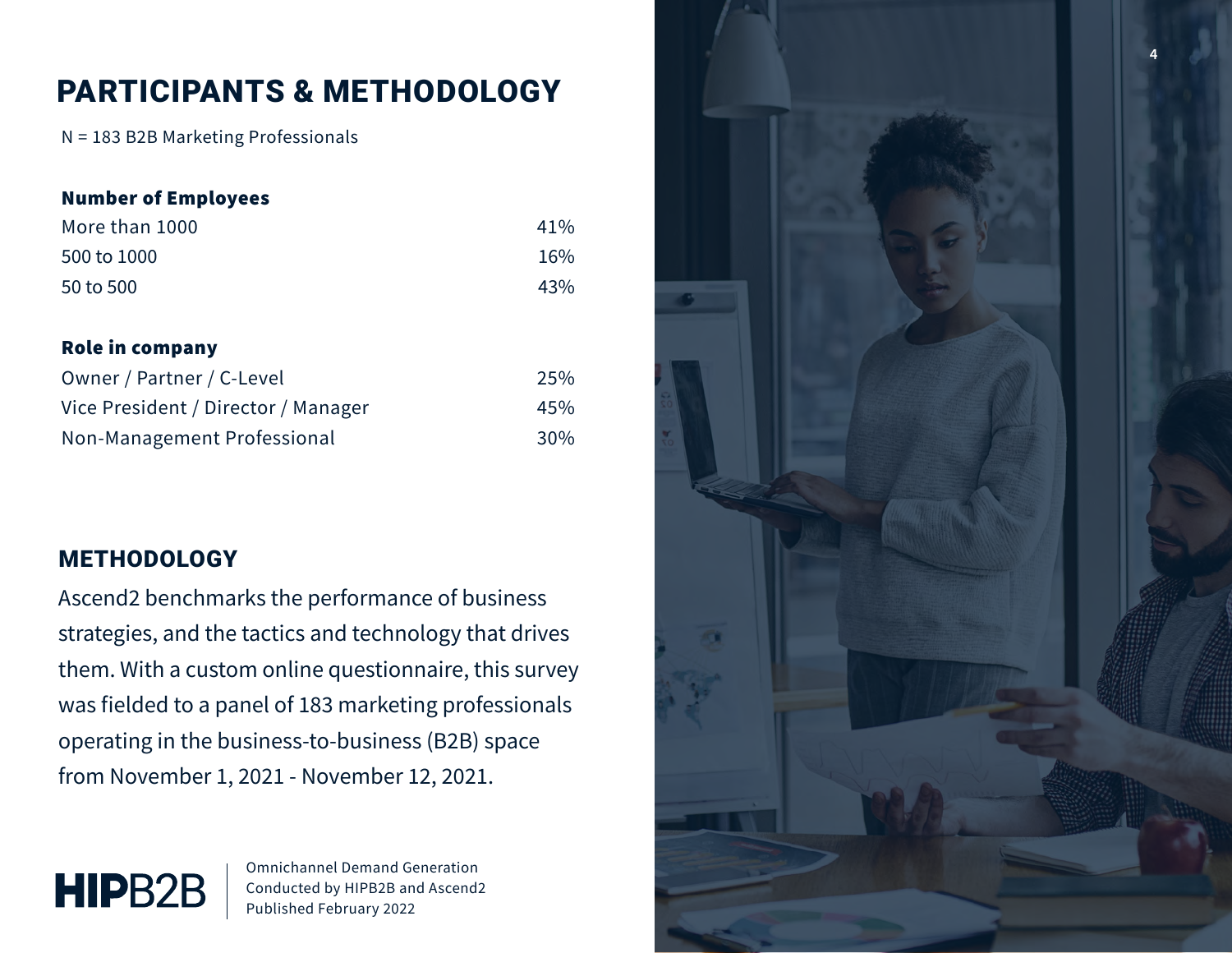### 1.0 INTRODUCTION The State of Demand Generation

According to the research that follows, 58% of B2B marketers say that demand generation budgets will be increasing in the year ahead. Organizations recognize that now more than ever, it is critical to dedicate resources to generating demand so their brand doesn't get lost in the sea of competitors.

#### **So how can marketers best utilize data and technology to generate more demand for their business?**

To help answer this question, Ascend2 in partnership with HIPB2B, fielded the State of Demand Generation survey during the month of November 2021. The report that follows represents the opinions of 183 B2B marketing professionals who responded to the survey.

#### HOW IS YOUR DEMAND GENERATION BUDGET CHANGING IN THE YEAR AHEAD?



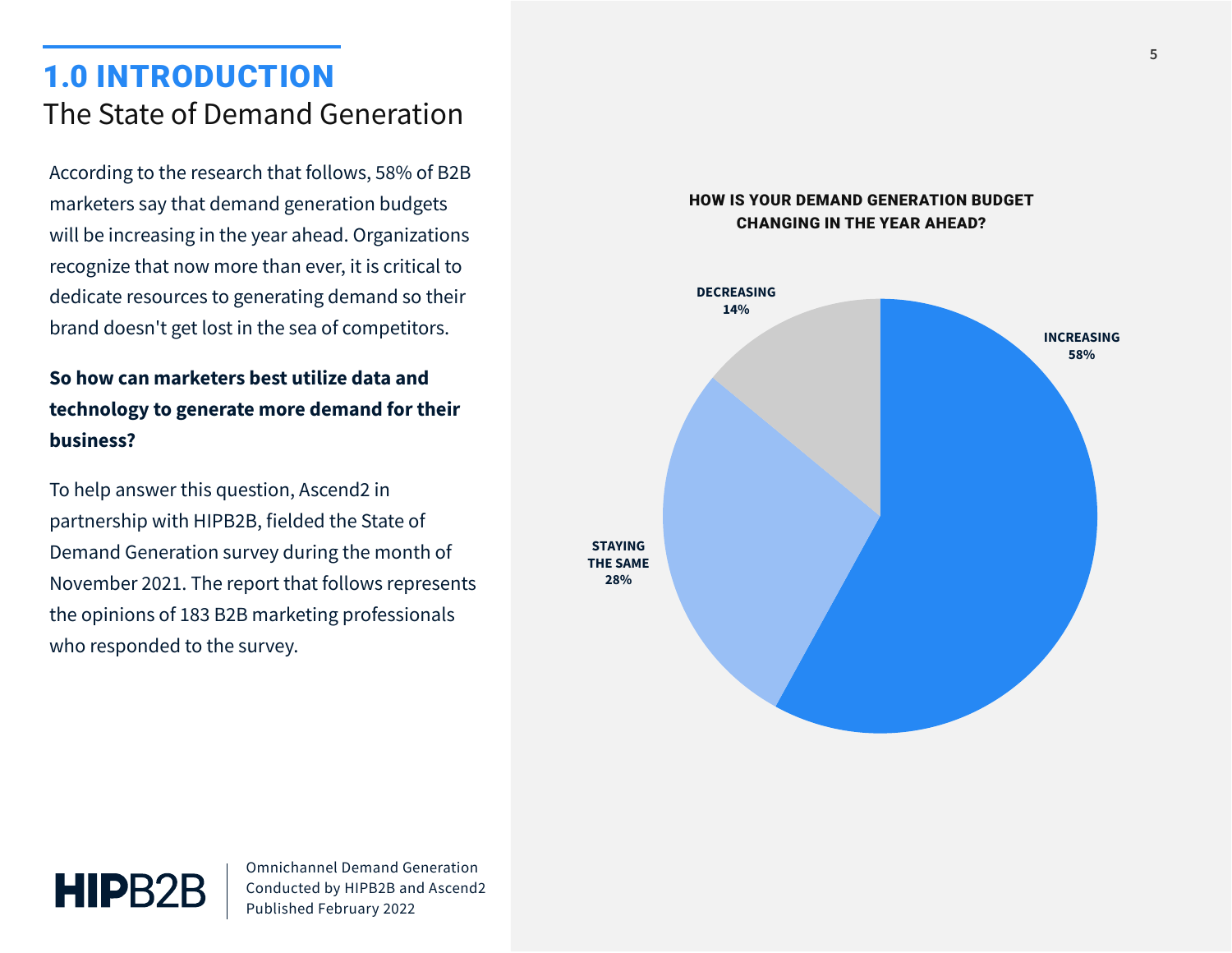## 1.1 INTRODUCTION

### A need for some fine-tuning.

The business-to-business (B2B) space has seen major shifts in the last two years that impact how marketers execute on their demand generation goals. Methods of data collection and use, marketing technology needs, and the expectations of customers are all in need of attention in the year ahead in order to optimize and adapt to change. But do marketers feel that their current demand generation programs are helping them to acheive strategic goals? While the majority of B2B marketers report some success from their demand generation efforts, less than one-quarter of those surveyed consider their programs to be "extremely successful" indicating that there is room for improvement in this area.



#### THE KEY TO SUCCESS

The insight gathered from this group of "best-in-class" marketers is incredibly valuable and shows us which strategies and tactics are behind the most successful demand generation programs. You will see data derived from this group referenced throughout this report.

# **HIPB2**

Omnichannel Demand Generation Conducted by HIPB2B and Ascend2 Published February 2022

#### WHICH BEST DESCRIBES THE SUCCESS OF YOUR DEMAND GENERATION PROGRAM AT ACHIEVING GOALS SET FOR IT?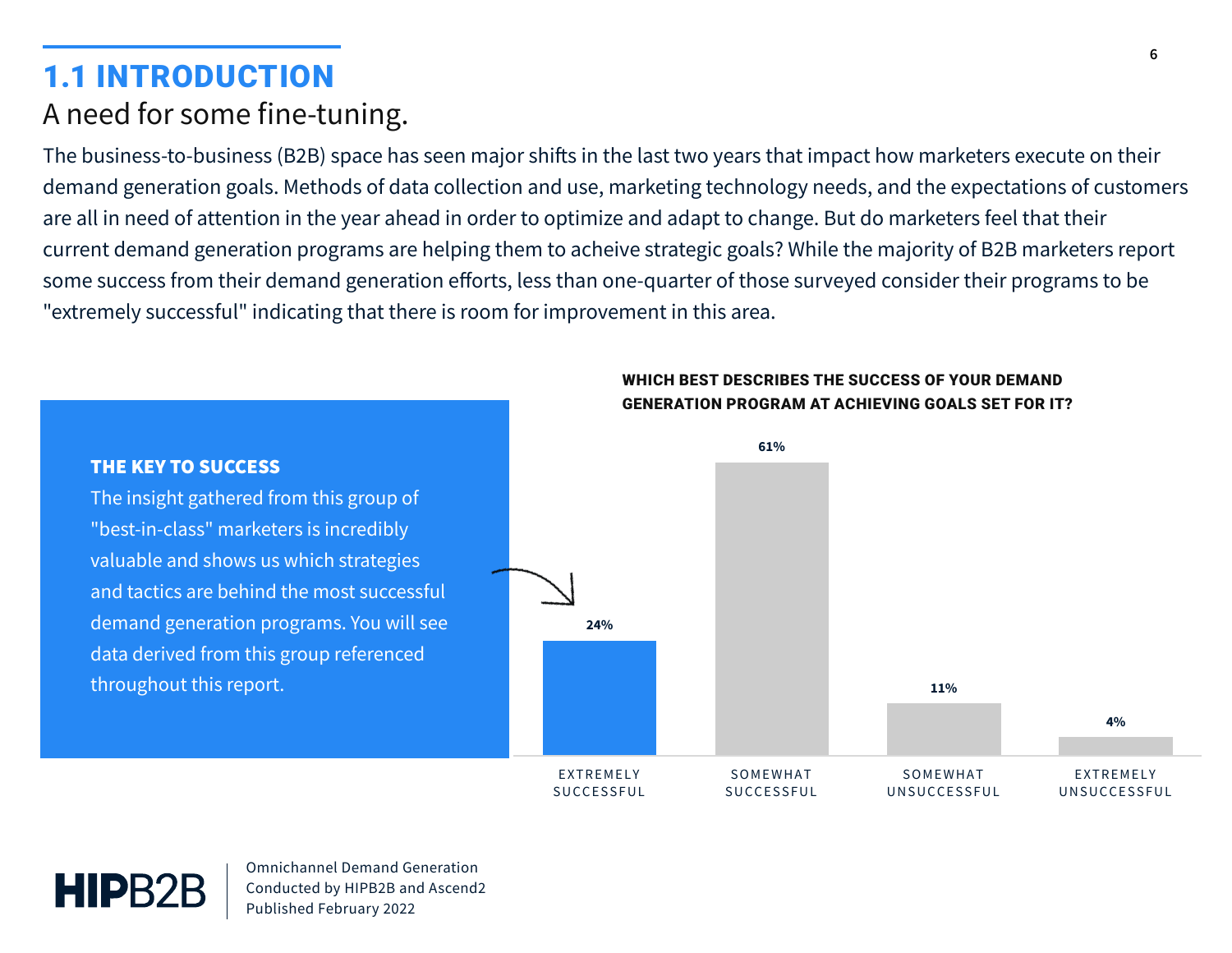### 2.0 DEMAND GENERATION CHALLENGES

### Lead generation issues including the quality as well as the quantity of leads generated are top challenges for the B2B marketer.



#### WHAT ARE THE GREATEST CHALLENGES TO THE SUCCESS OF YOUR DEMAND GENERATION PROGRAM?

#### WHAT ARE QUALITY LEADS?

Quality leads are a subset of your overall leads. Lead quality is a calculated index or score that allows you to determine how likely your prospects are to convert to a customer. The more you know about a prospect, the more data you have to calculate an index or score to determine the quality of a lead.

At the center of determining the quality of your leads is data that you gather from all your marketing channels (email, website, landing pages, webinars, social media, ads, etc.). But it is more than gathering the data, it is having the data unified, so you have a complete understanding of the prospect, so you can calculate the quality of the lead. This omnichannel approach provides the foundation to overcome the #1 challenge for B2B marketers, generating quality leads. [Learn more](https://www.hipb2b.com/solutions/omnichannel).

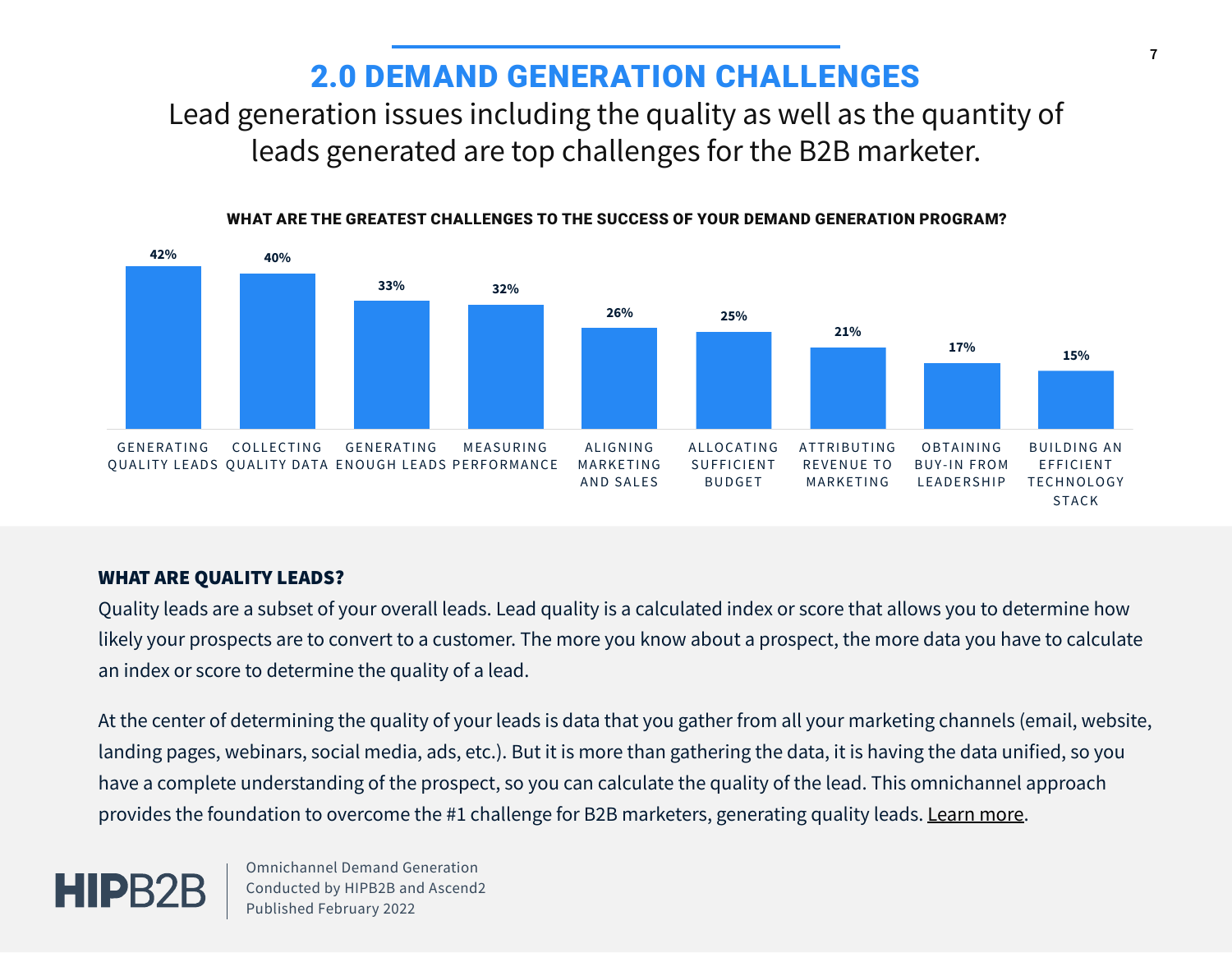### 2.1 DEMAND GENERATION CHALLENGES

### One-third of marketers report that generating enough leads is a major struggle.

#### **5% 20% 34% 24% 6% 11%** NEED TO GENERATE LESS THAN PREVIOUS MONTHS **STAY THE SAME AS** AS PREVIOUS PREVIOUS MONTHS INCREASE BY 5% MORE THAN 5% INCREASE BY 10% MORE THAN 10% INCREASE BY 15% MORE THAN 15% IN CREASE BY MORE THAN 20% MORE THAN 20% IN CREASE BY IN CREASE BY IN CREASE BY **STAYED THE 75%** of B2Bs need to generate more leads in the coming year in order to achieve goals. **60%** of B2Bs saw an increase in leads generated last year.

Not only is *lead quality* a top issue for B2Bs, but one-third of marketers report that *lead quantity* is also a major struggle. Despite 60% of those surveyed saying that they saw an increase in the number of leads generated in the last 12 months, 75% say they will need to *generate more leads* in the coming year in order to achieve goals.



Omnichannel Demand Generation Conducted by HIPB2B and Ascend2 Published February 2022

HOW HAS THE NUMBER OF LEADS GENERATED CHANGED IN THE LAST 12 MONTHS? **INCREASED 60% DECREASED 13% SAME 27%**

HOW DOES THE NUMBER OF LEADS THAT YOU ARE CURRENTLY GENERATING NEED TO CHANGE IN THE NEXT 12 MONTHS TO ACHIEVE GOALS?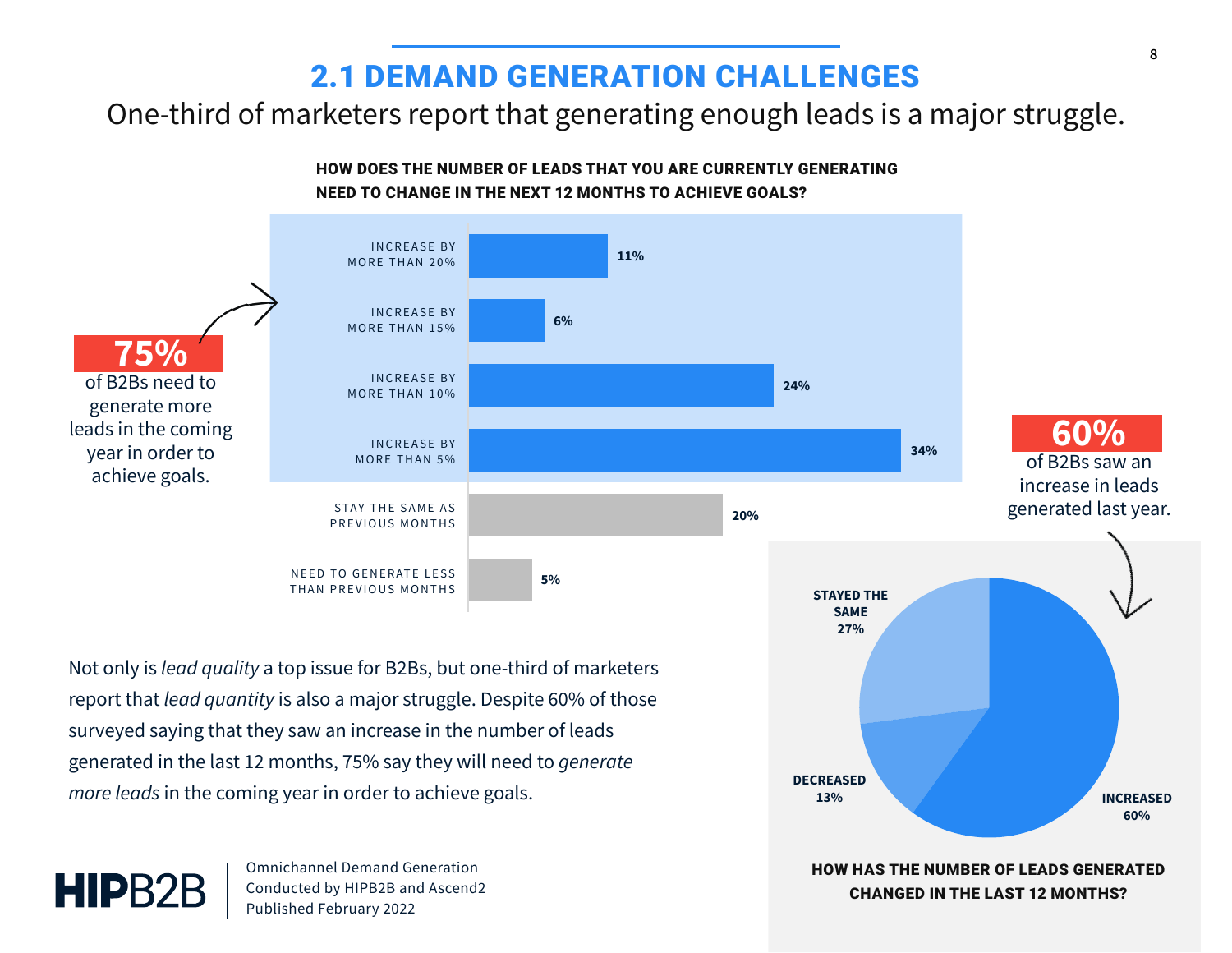### 2.2 DEMAND GENERATION CHALLENGES

Collecting quality data is a top challenge to successful demand generation for 40% of B2B marketers.

To create relevant and enjoyable experiences that are worth coming back to, delivering personalized content is absolutely critical for demand marketers to master.

If the data relied upon for delivering these experiences is inaccurate or out-of-date, the modern client will likely be turned off completely.

But for 40% of B2B marketers surveyed, data integrity is an issue that isn't easily solved despite it being a crucial piece of the demand generation puzzle.

Even the most advanced marketing technology systems are only as effective as the data that populates them.

#### IMPROVING DATA QUALITY

**HIPB2B** 

Timing. Time is the enemy of all data. Perfectly good, valid data goes bad over time, and it does so at a surprising rate. There are three primary sources of data: user-provided data, collected data, and purchased data. In the special report, [Is Data Quality Destroying Your Lead Pipeline](https://www.hipb2b.com/wp-content/uploads/2019/02/White-Paper-Is-Data-Quality-Destroying-Your-Lead-Pipeline.pdf), get insight on how to overcome data quality issues.

> Omnichannel Demand Generation Conducted by HIPB2B and Ascend2 Published February 2022

## Where is data coming from?

FROM WHICH OF THE FOLLOWING CHANNELS ARE YOU CURRENTLY CAPTURING CUSTOMER DATA?

### 72% EMAIL

### 65% SOCIAL MEDIA

61% OWNED WEBSITES

37% 3RD PARTY WEBSITES

22% VOICE CHANNELS & CHAT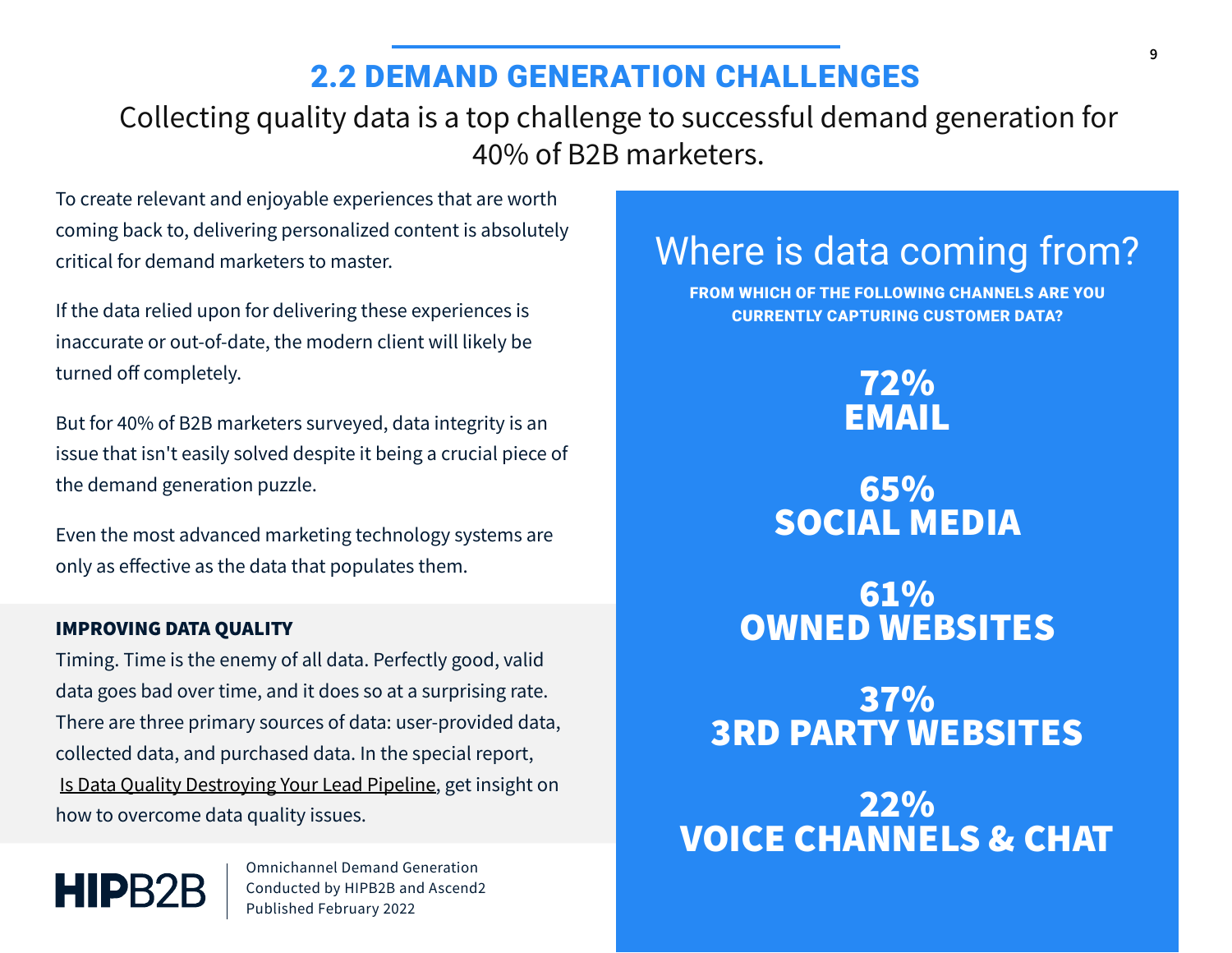### 3.0 THE CURRENT SITUATION What do strategies look like? WHICH OF THE FOLLOWING STRATEGIC ELEMENTS ARE YOU

In order to understand what makes up a successful *(ALL SEGMENTS)* B2B demand generation program, we must first understand which elements are considered most critical to success. It turns out, they look quite similar to the top challenges reported by B2Bs.

#### COMPONENTS MOST CRITICAL TO THE SUCCESS OF A DEMAND GENERATION PROGRAM. *(BEST-IN-CLASS SEGMENT)*

GENERATING QUALITY LEADS ALIGNING MARKETING AND SALES MEASURING PERFORMANCE COLLECTING QUALITY DATA

What is currently included in demand generation strategies? Nearly two-thirds (62%) of marketers have social media in their mix and half of those surveyed are using some form of paid advertising. Noteably, the most successful marketers are significantly more likely to be utilizing omnichannel marketing as a part of their strategy. Nearly half (49%) of best-in-class marketers surveyed report using omnichannel.

# **HIPB2**

Omnichannel Demand Generation Conducted by HIPB2B and Ascend2 Published February 2022

# CURRENTLY EXECUTING?

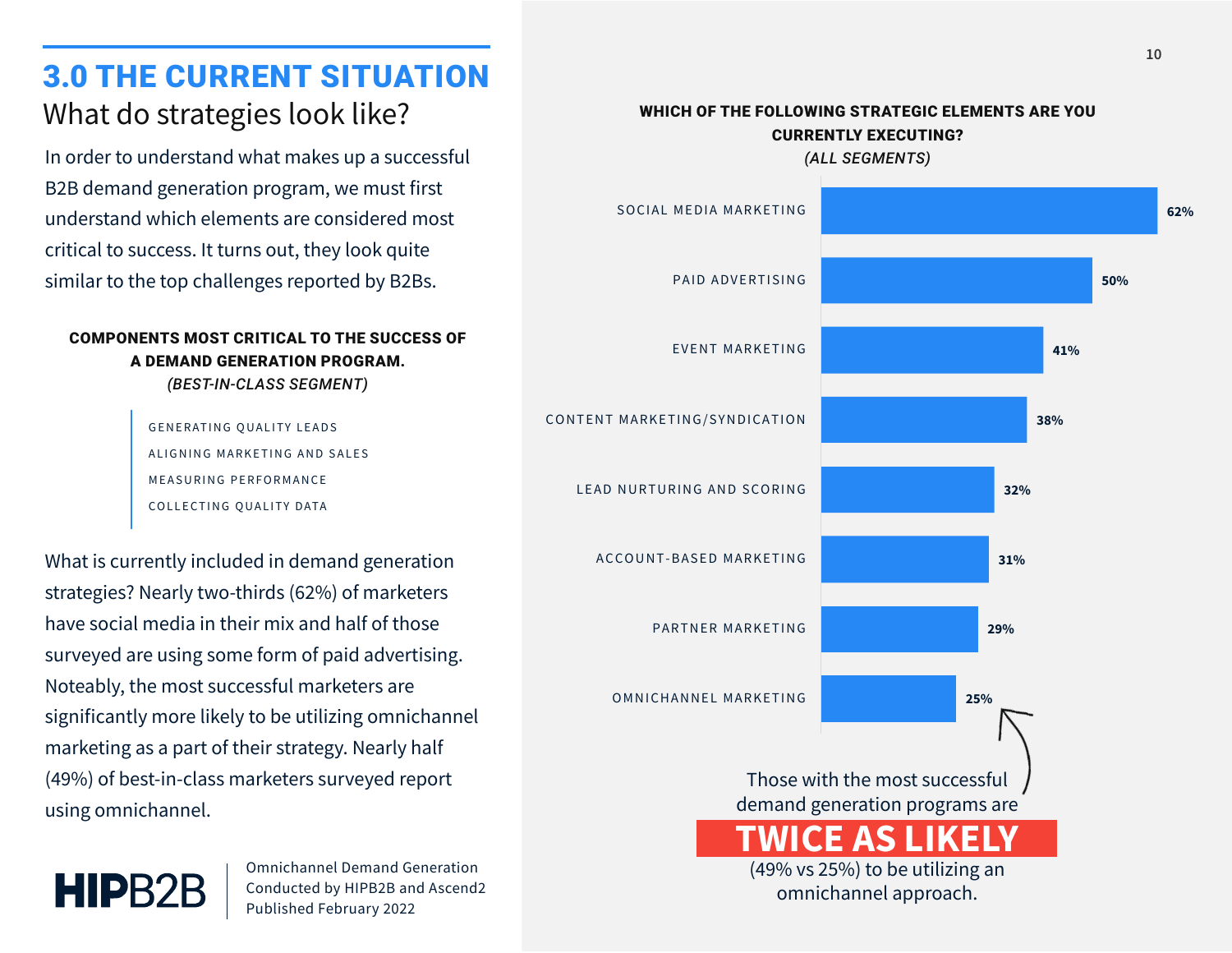### 3.1 CURRENT SITUATION Channels currently being utilized. What we have a set of the set of the set of the set of the set of the set of the set of the set of the set of the set of the set of the set of the set of the set of the set of the set of

Demand generation is a multi-layered strategy that involves a range of channels to speak to audiences at various times in a variety of ways. Over two-thirds of marketers are utilizing email to engage their audience. This tried-and-true channel isn't going anywhere, but major changes on the horizon will impact how marketers measure performance and execute campaigns. [Learn more.](https://spark.adobe.com/page/rlpCBYZbR4q5e/)

Email is the most commonly used

**MARY CHAN** with one-quarter (25%) of B2B marketers reorting it as such.

#### MOST UTILIZED CHANNELS FOR DEMAND GENERATION PURPOSES:

**68%**



CONSIDER TO BE YOUR PRIMARY & SECONDARY CHANNEL USED FOR DEMAND GENERATION?



**TOP SECONDARY** CHANNELS: 1. Email 2. Paid social 3. Organic Social 4. Blogging/ website

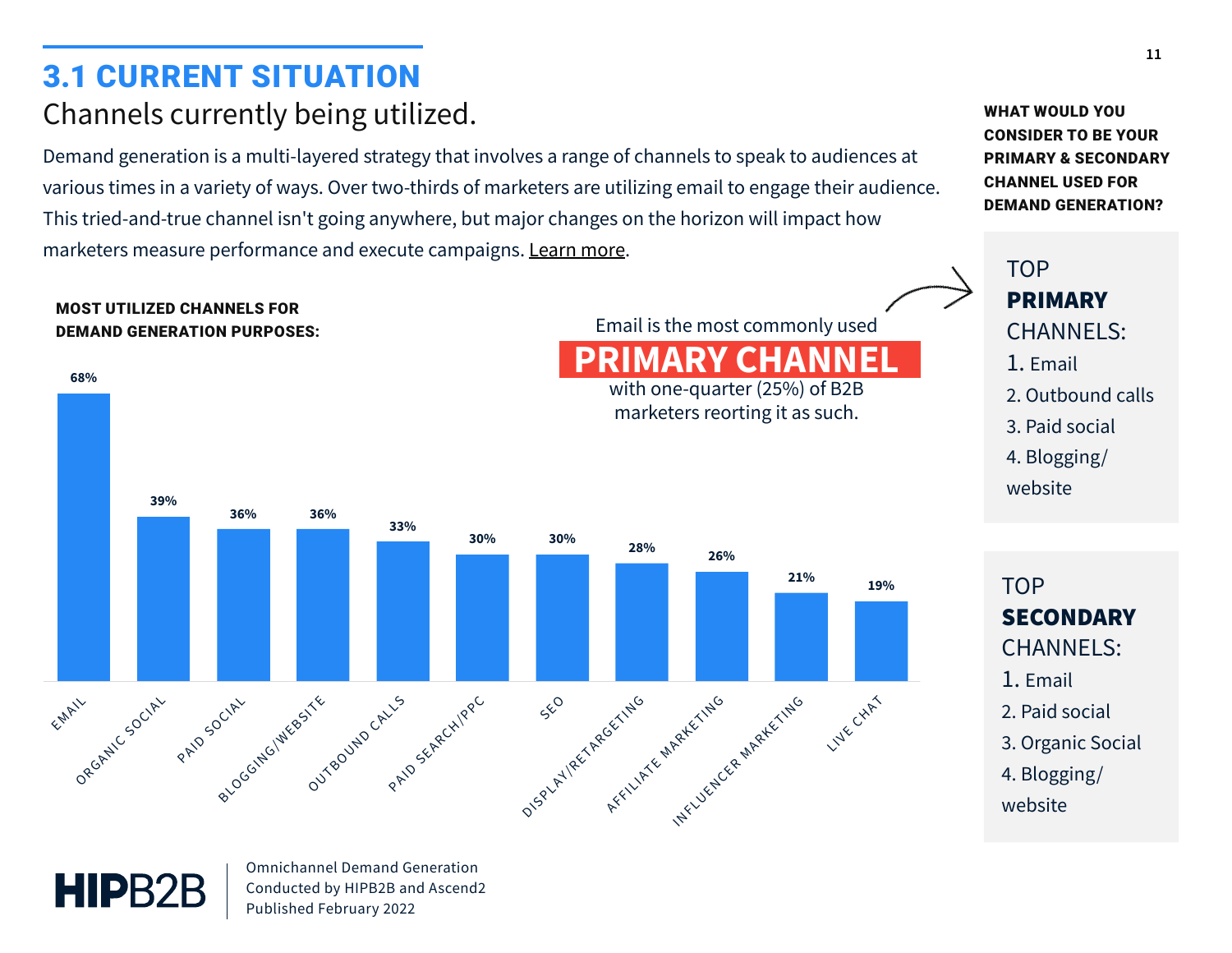### 3.2 THE CURRENT SITUATION What's working for B2B social?

A total of 75% of B2Bs are using organic social, paid social or both to execute their demand generation strategy. But which channels do marketers find most effective? Over half of those surveyed report that Facebook is the leader in effective social channels but LinkedIn isn't far behind with 44% of B2B marketers listing it as a most effective social channel for demand generation.

| WHICH SOCIAL                           | 55%   | <b>FACEBOOK</b>   |
|----------------------------------------|-------|-------------------|
| <b>CHANNELS</b><br><b>ARE THE MOST</b> | 44%   | LINKEDIN          |
| <b>EFFECTIVE</b><br><b>FOR DEMAND</b>  | 29%   | YOUTUBE           |
| <b>GENERATION?</b>                     | 28%   | <b>INSTAGRAM</b>  |
|                                        | 21%   | TWITTER           |
|                                        | 7%    | REDDIT            |
|                                        | $3\%$ | <b>TIK TOK</b>    |
|                                        | $1\%$ | <b>SLIDESHARE</b> |
|                                        |       |                   |

#### THE POWER OF LINKEDIN FOR B2B MARKETING

Three Areas of Focus for your LinkedIn Strategy.

#### Get Personal

People don't want to buy things from businesses, they want to buy things from people. Use personal accounts to connect with people and build your network as the first step to ensure your business marketing is successful on LinkedIn. Here is how to start:

- 1. Update your details.
- 2. Engage with others, including current clients, coworkers, friends, peers in the field, etc.
- 3. Send out your best content through private messages.

#### Tap into the Power of Influencers

Influencers are great for keeping up with trends and hot topics that your target audience is talking about.

- 1. Follow them.
- 2. Engage with them.
- 3. Mention them.

#### Utilize your Company Page

Don't forget your company page as a source to drive traffic and host a multitude of links back to your content.

- 1. Post a blend of content.
- 2. Create CTA's to follow It.
- 3. Create Showcase Pages.

It takes time and effort to complete all of these steps but that investment will result in building your brand, driving traffic to your website, and leads that convert.

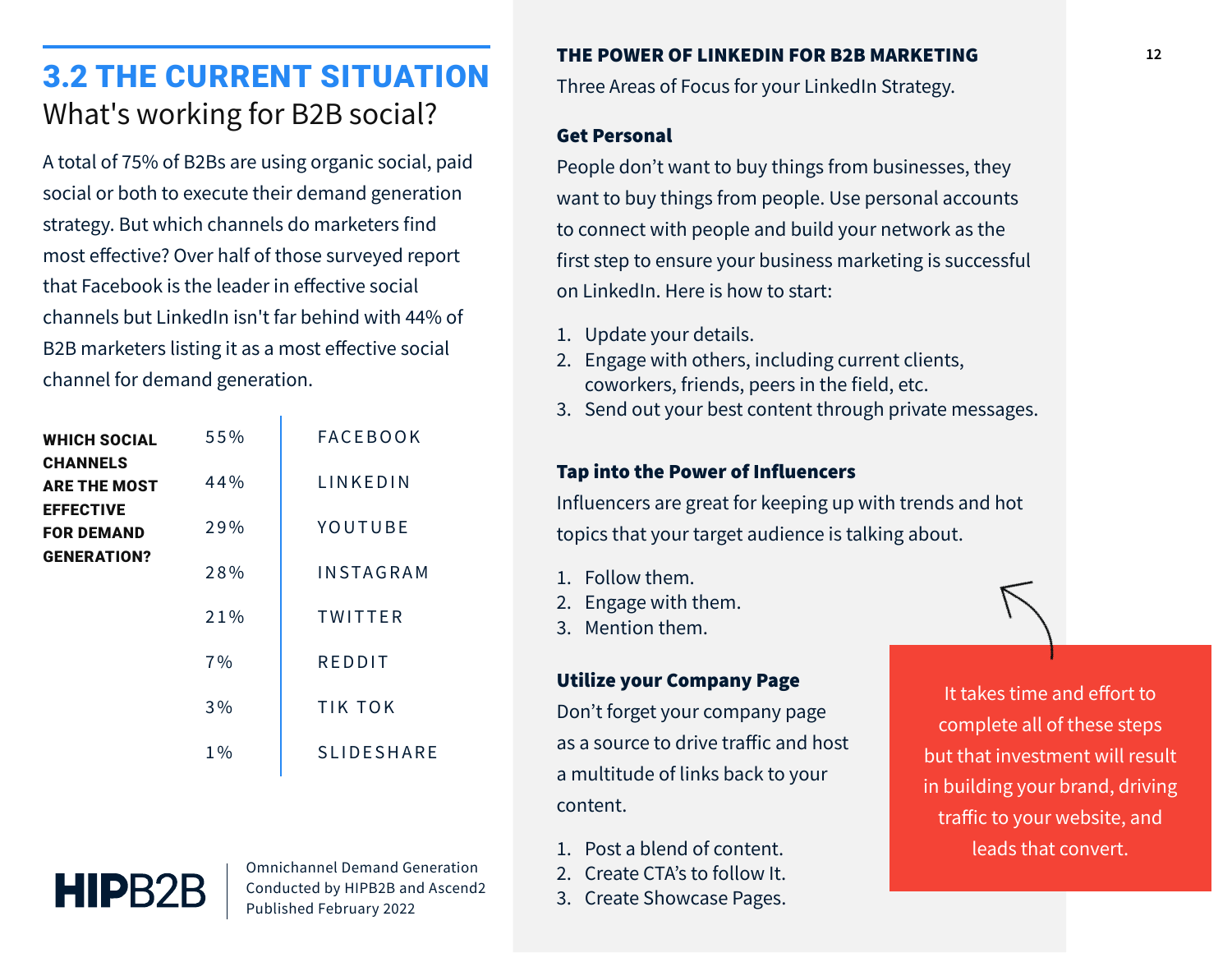### 3.3 THE CURRENT SITUATION

### 2/3 of marketers feel that their company has missed opportunities for revenue due to lack of data integration.

A martech stack that not only facilitates the demand generation needs of the present but can readily connect to new technologies as they become available is critical to scalable success. This means integrated technologies allowing for unified data, but only 16% of marketers report having their tech stacks fully integrated.

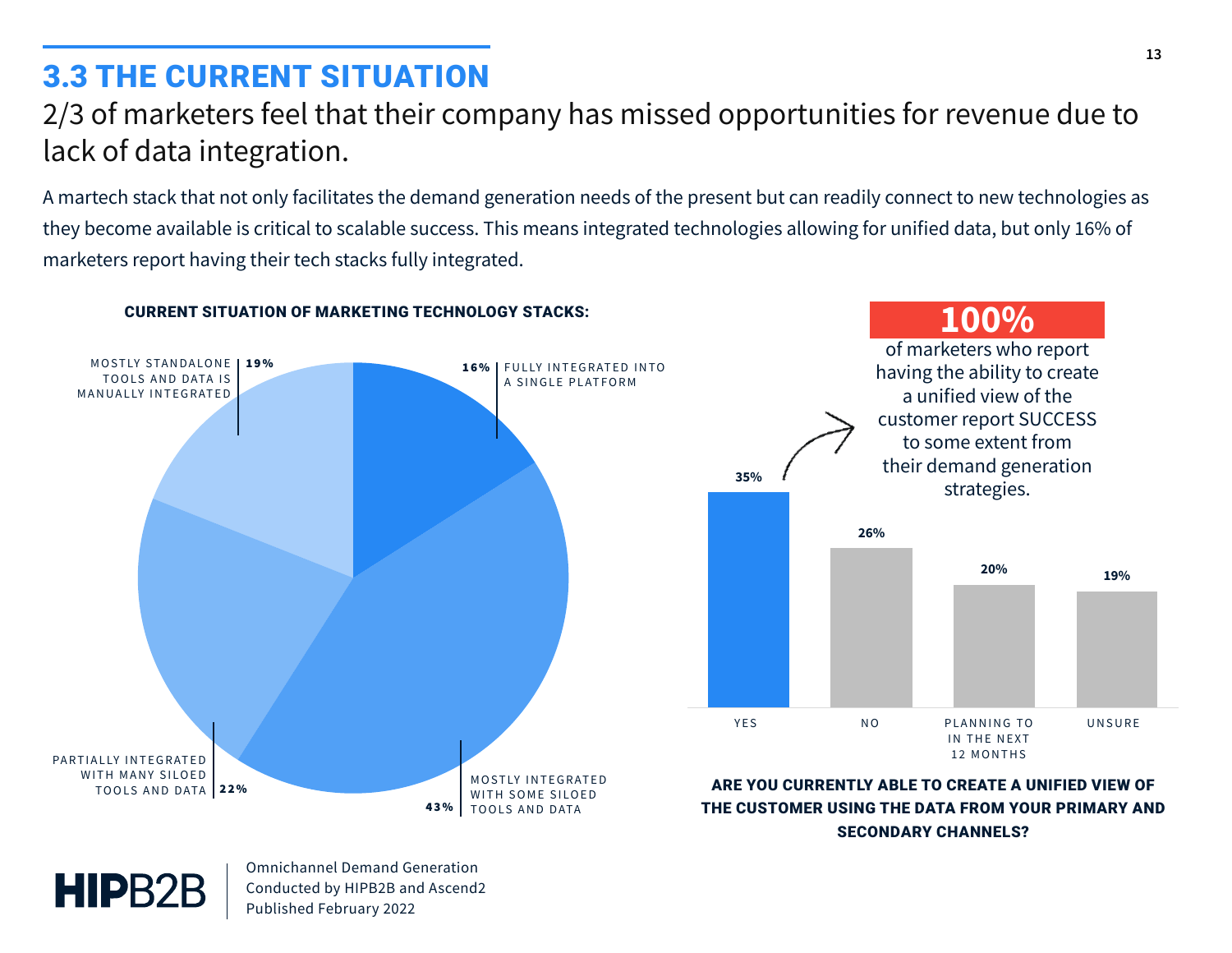### 4.0 THE POWER OF OMNICHANNEL Next-level demand generation

Integrating data into a unified tech stack is only as effective as how marketers choose to utilize that data. Enter: Omnichannel Marketing. Omnichannel is a strategy to ensure that a brand is accessible across any and all channels, providing a seamless experience for all customers and prospects no matter the channel. While only 11% of those surveyed report having an omnichannel strategy in place across all channels, another 29% say they have some channels activated and nearly one-quarter (22%) are currently implementing their omnichannel strategy.



#### WHICH BEST DESCRIBES YOUR CURRENT SITUATION AS IT PERTAINS TO EXECUTING AN OMNICHANNEL PROGRAM?

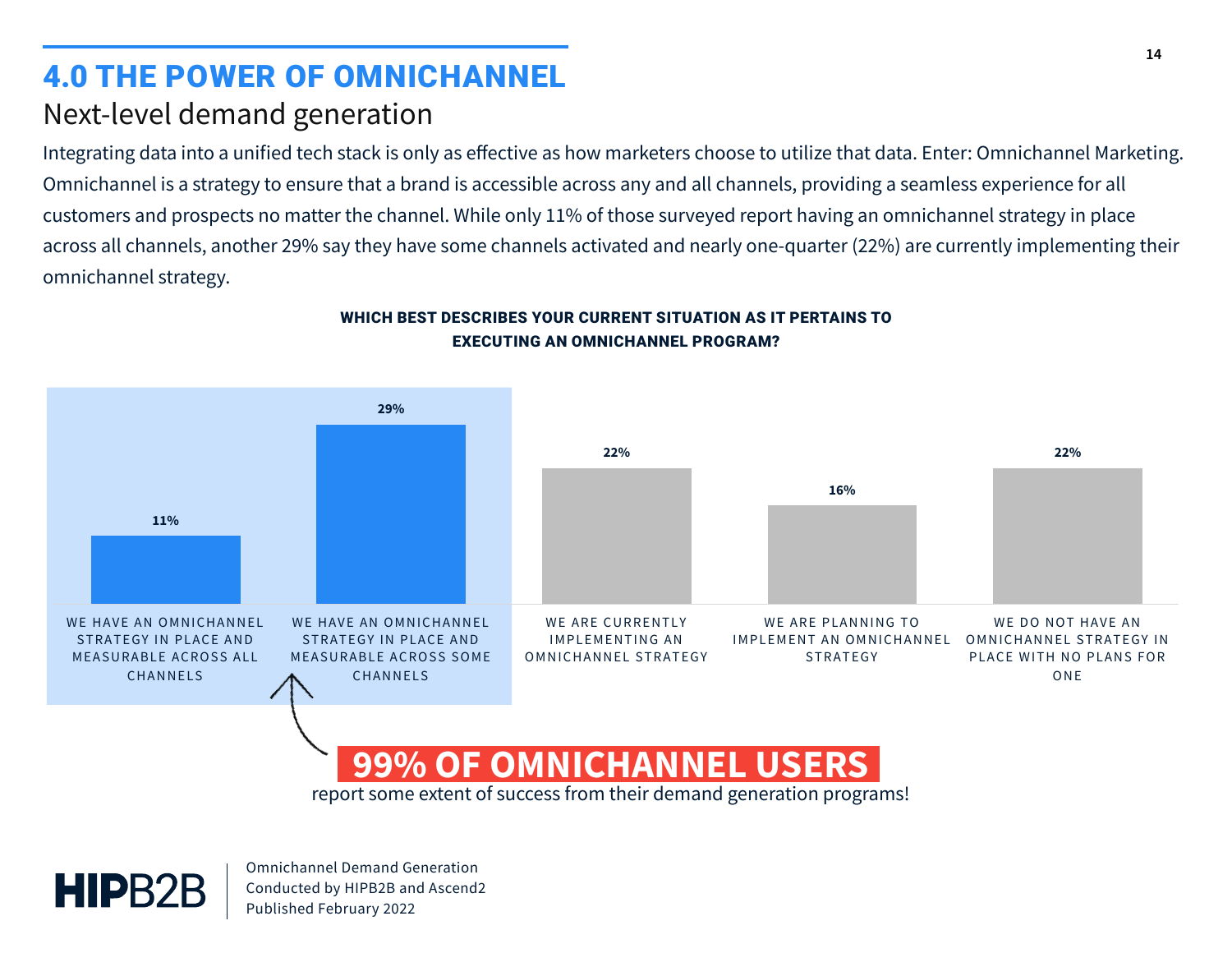### 4.1 THE POWER OF OMNICHANNEL

### Benefits of successful omnichannel demand generation

Not only do omnichannel users report significantly more success than non-users, they also saw more increase in leads generated in the past year (77% of omnichannel users saw an increase to some extent in leads generated vs only 48% of non-users). Marketers who have an omnichannel strategy in place and measurable are also seeing improved lead quality and an increase in ROI and sales.



# WHAT ARE THE MOST SIGNIFICANT BENEFITS OF A

#### REACH YOUR PROSPECTS WHERE THEY ARE

Omnichannel demand generation focuses on delivering a consistent prospect experience across 2 or more digital channels (email, web, display ad, mobile app, etc.). The better marketers can provide customers a consistent experience, the better it is for their business in terms of revenue, engagement, loyalty, and inventory control.

Omnichannel differs significantly from its predecessor, multichannel marketing, which typically entails reaching out on several channels with the same message to reach as many prospects as possible. Customer engagements are siloed, resulting in inconsistencies between channels, information gaps from one channel to the next, or customers frustrated by the need to use multiple channels if that's not their preferred approach.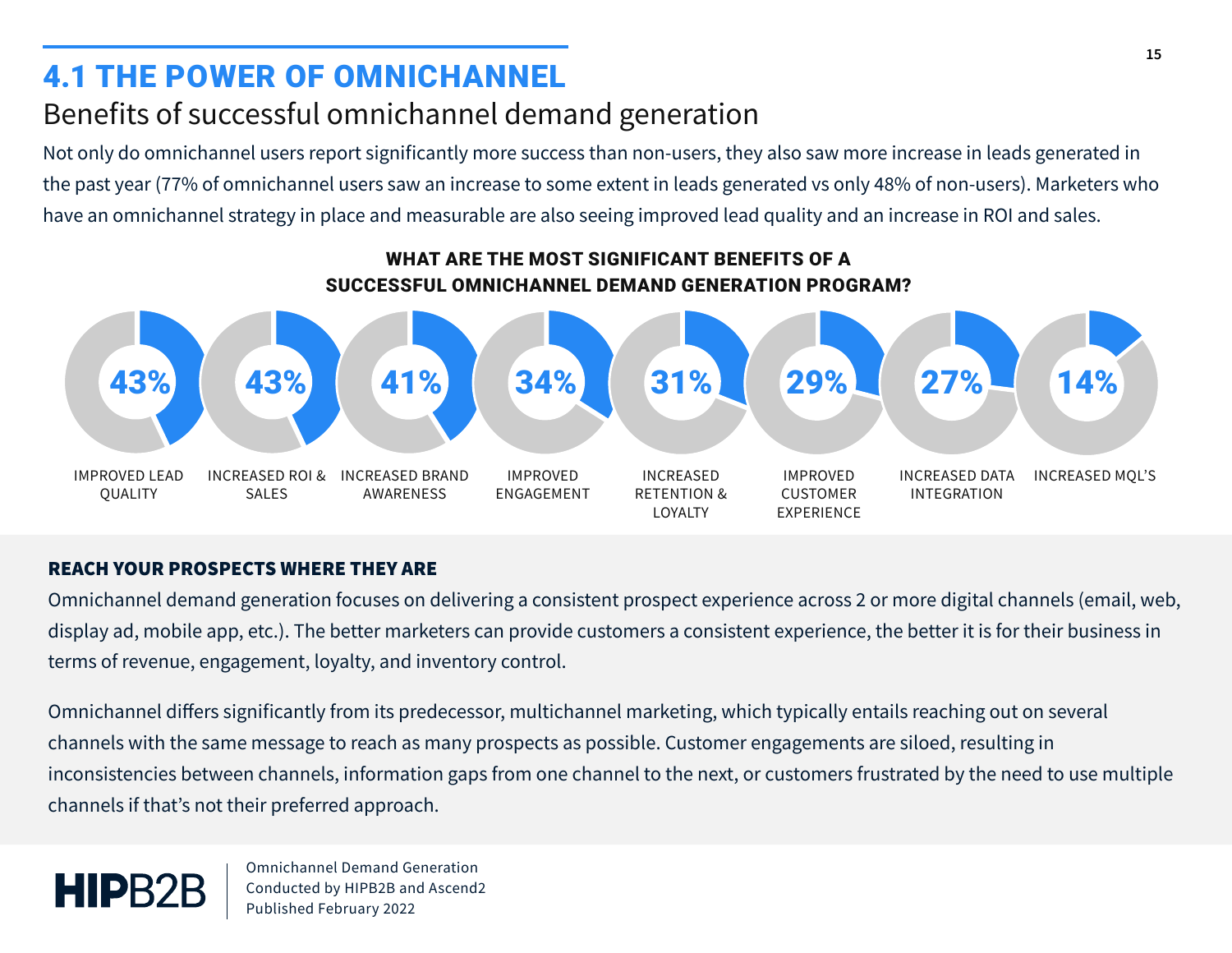# 4.2 THE POWER OF OMNICHANNEL

### Overcoming B2B Challenges

Omnichannel provides an answer to each of the top challenges B2B marketers report facing with their demand generation programs.

### IMPROVING LEAD QUALITY

Enhancing business card data with LinkedIn behavior/URLs results in richer contact records and enables BDRs to reach out to nurtured prospects through multiple means.

#### IMPROVING DATA QUALITY

Richer contact data is a given, but the quality implications for all contact data extends from mitigating database decay to more easily appended updates to newly selectable segments for improved targeting.

#### INCREASING LEAD QUANTITY

Orchestrating a campaign across two or more channels results in added demand capture. In this case, "the whole exceeds the sum of the parts."

#### MEASURING PERFORMANCE

The unification of campaign data from multiple channels means readily being able to analyze, visualize and act upon.

# **HIPB**

Omnichannel Demand Generation Conducted by HIPB2B and Ascend2 Published February 2022

# Where is budget coming from?

WHERE IS THE BUDGET TO EXECUTE OMNICHANNEL PROGRAM ALLOCATED FROM?

- 47% PRODUCT MARKETING BUDGET
- 41% AD BUDGET
- 33% DEMAND GENERATION BUDGET
- 30% IT/TECHNOLOGY BUDGET
- 29% CONTENT BUDGET
- 20% OMNICHANNEL-SPECIFIC BUDGET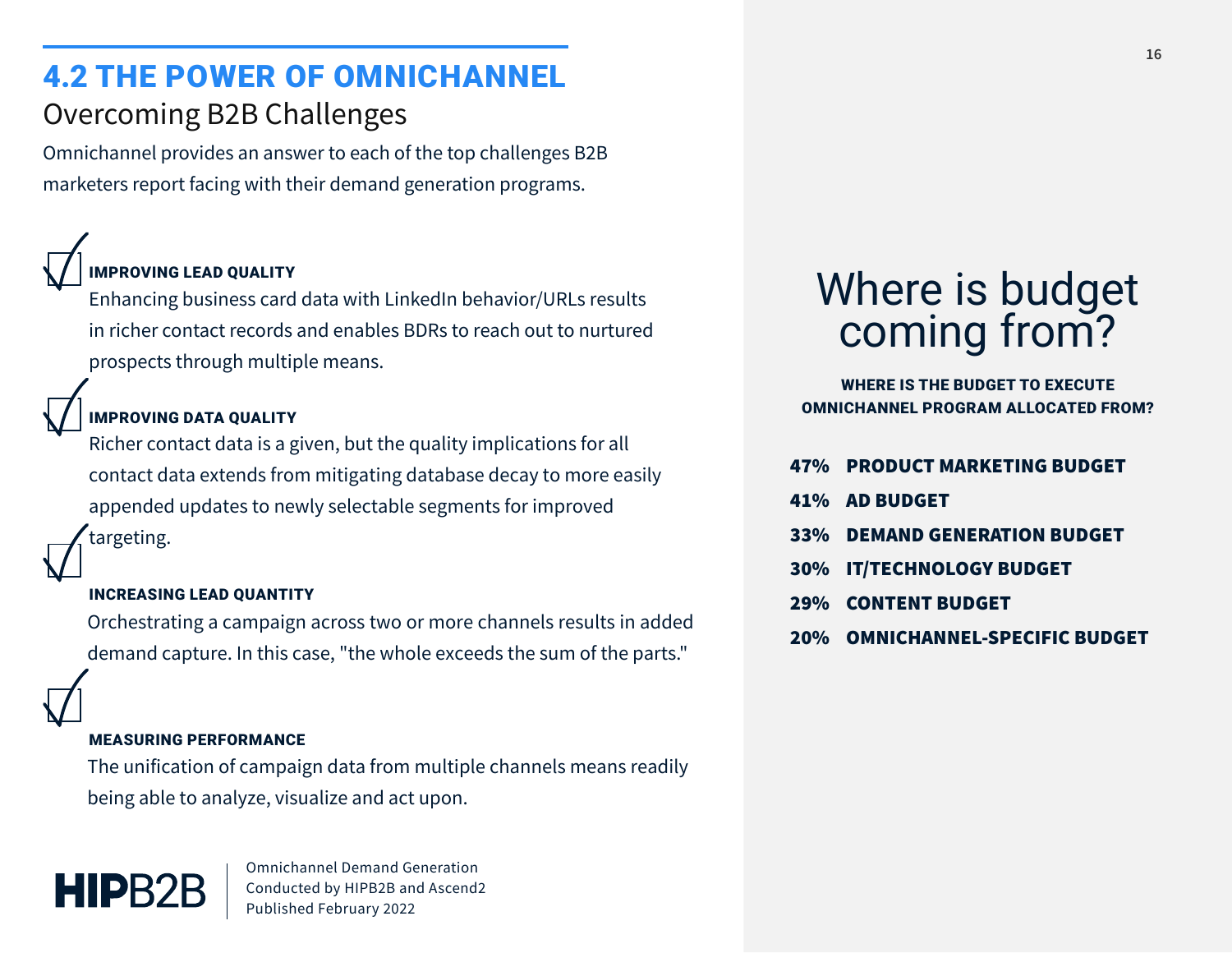### 5.0 MEASURING PERFORMANCE

### Only 31% of marketers have a unified analytics system for measuring performance.

A cohesive view of data sources from multiple channels gives marketers the ability to reference a Single Source of Truth (SSOT) during analysis, reducing the margin for discrepency. For B2B marketers to meet their objectives in the year ahead, measuring performance is reportedly the area most in need of improvement. This comes at no surprise considering only 31% of marketers have unified analytics.

#### IN ORDER TO BETTER MEET OBJECTIVES IN THE YEAR AHEAD, IN WHICH AREAS DOES YOUR MARTECH STACK NEED TO MOST IMPROVE?



#### **DOES HAVING UNIFIED ANALYTICS IMPACT OVERALL SUCCESS?**

The marketers with the most successful demand generation strategies are significantly more likely to have a good grip on their analytics. 64% of the "best-in-class" group reports having a unified analytics system in place that delivers accurate and timely views of campaign performance, compared to only 21% of those reporting less success.

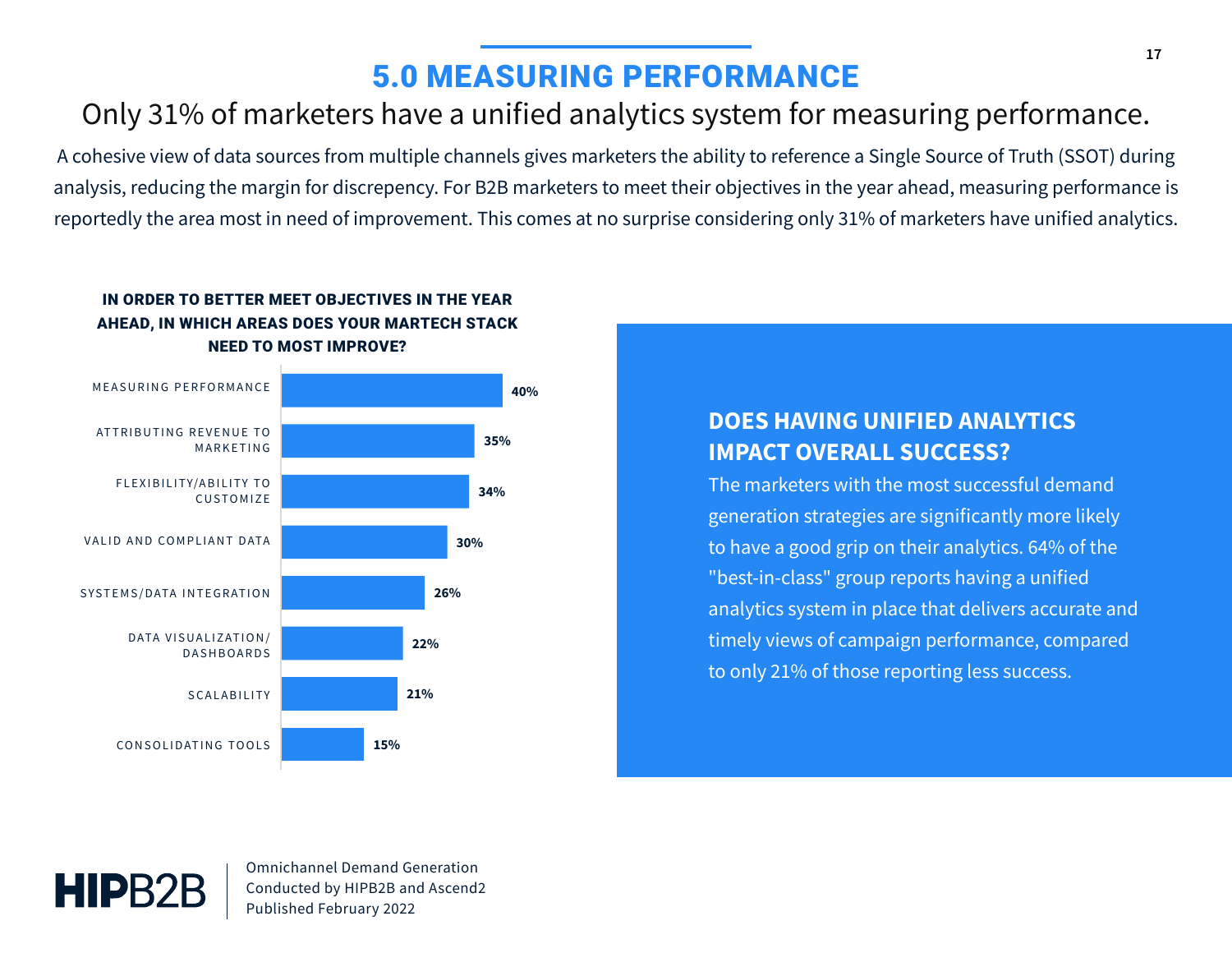# 5.1 MEASURING PERFORMANCE

Most effective KPIs for measuring demand generation.

With measuring performance reported as the martech area most in need of improvement in order for B2Bs to meet their goals in the coming year, it is important to evaluate which KPIs marketers consider to be most effective at measuring demand generation.



#### MOST EFFECTIVE KPIS FOR MEASURING DEMAND GENERATION.

#### BIG PICTURE LOOK AT REVENUE

It is shortsighted to emphasize the KPI of revenue without considering customer lifetime value (CLV). CLV includes retention, upsells and cross-sells, and customer referrals. A well-planned omnichannel demand generation campaign helps to drive CLV upward long after an omnichannel demand generation program has concluded.

**HIPB**